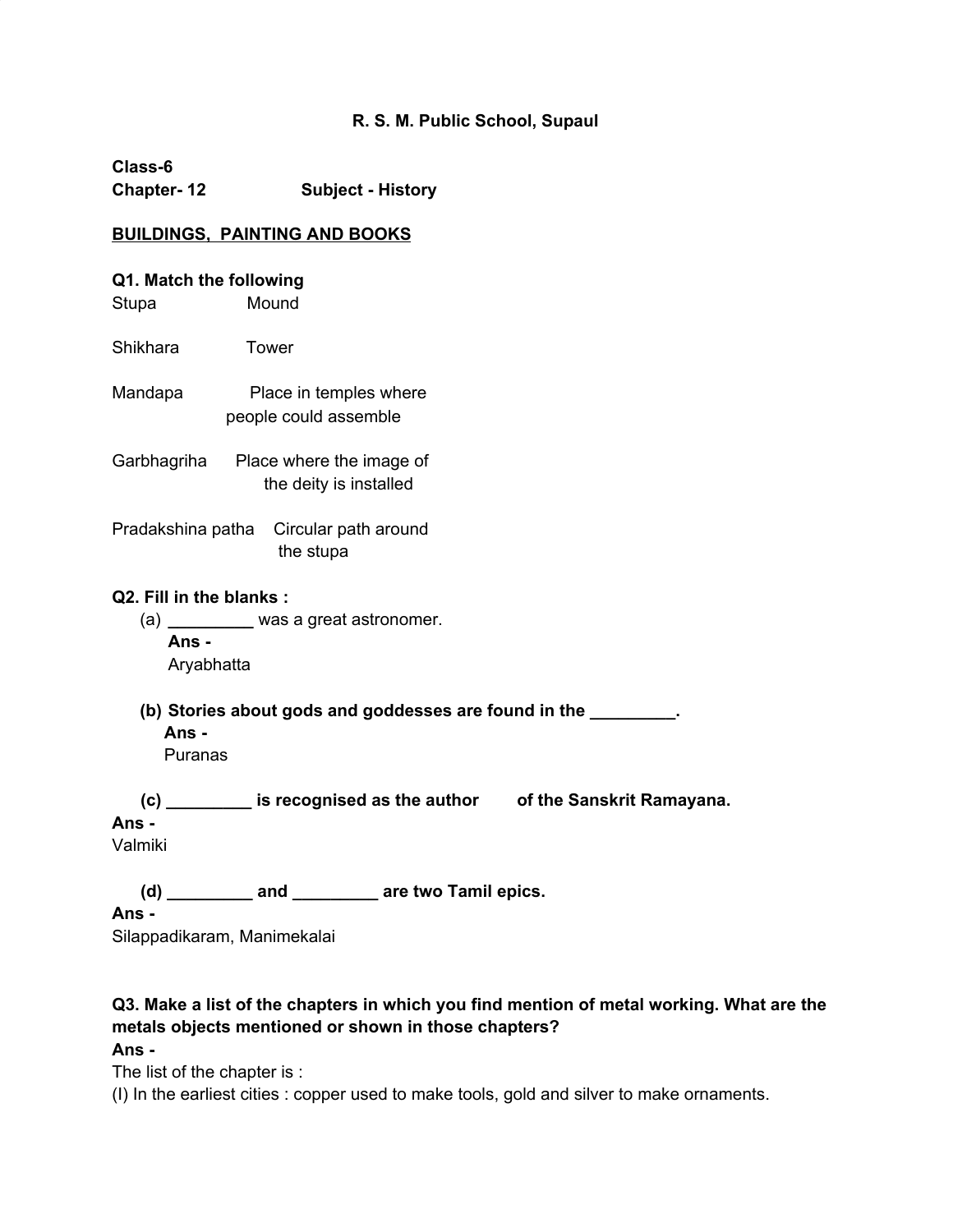- (ii) What Books and Burrials Tell us: Iron tools and weapons, ornaments of gold.
- (iii) Vital Villages and thriving Town : Iron tools
- (iv) Building, Painting and Books : Iron pillar and gold jewellery.

# **Q4. Read the story on page 130(NCERT Book) . In what ways is the monkey king similar to or different from the kings you read in Chapters 6 and 11?**

#### **Ans -**

#### **Similarities**

The monkey King as well as other worked for the welfare of the people.

#### **Dissimilarities**

The monkey King and the followers survived on the mango, while the other kings' followers required proper food. The monkey King did not try to capture the other kings' property, while the other kings did not try to kill the monkey and their king for just a fruit.

#### **Q5. Find out more and tell a story from one of the epics.**

#### **Ans -**

The Ramayana is an epic written by Valmiki. This epic is about Rama, a prince of Kosala, Who was sent into exile for fourteen years. His wife Sita was abducted by the King of Lanka, named Ravana, and Rama had to fight a battle to get her back. He won and returned to Ayodhya after his victory.

#### **Very short answer type Question**

# **Q1. When was the Iron Pillar made?**

# **Ans -**

It was made about 1500 years ago.

# **Q2. Mention the most striking feature of the Iron Pillar.**

# **Ans -**

The Iron Pillar has not rusted in all these years.

# **Q3. What do you mean by word " Stupa"?**

#### **Ans -**

The word Stupa means a Mound. It is the Buddhist religious building.

# **Q4. Why did devotees walk around the Stupa in a clockwise direction?**

#### **Ans -**

They did so to show their devotion.

# **Q5. Why was Amaravati famous?**

# **Ans -**

Amaravati was a place where a magnificent stupa once existed.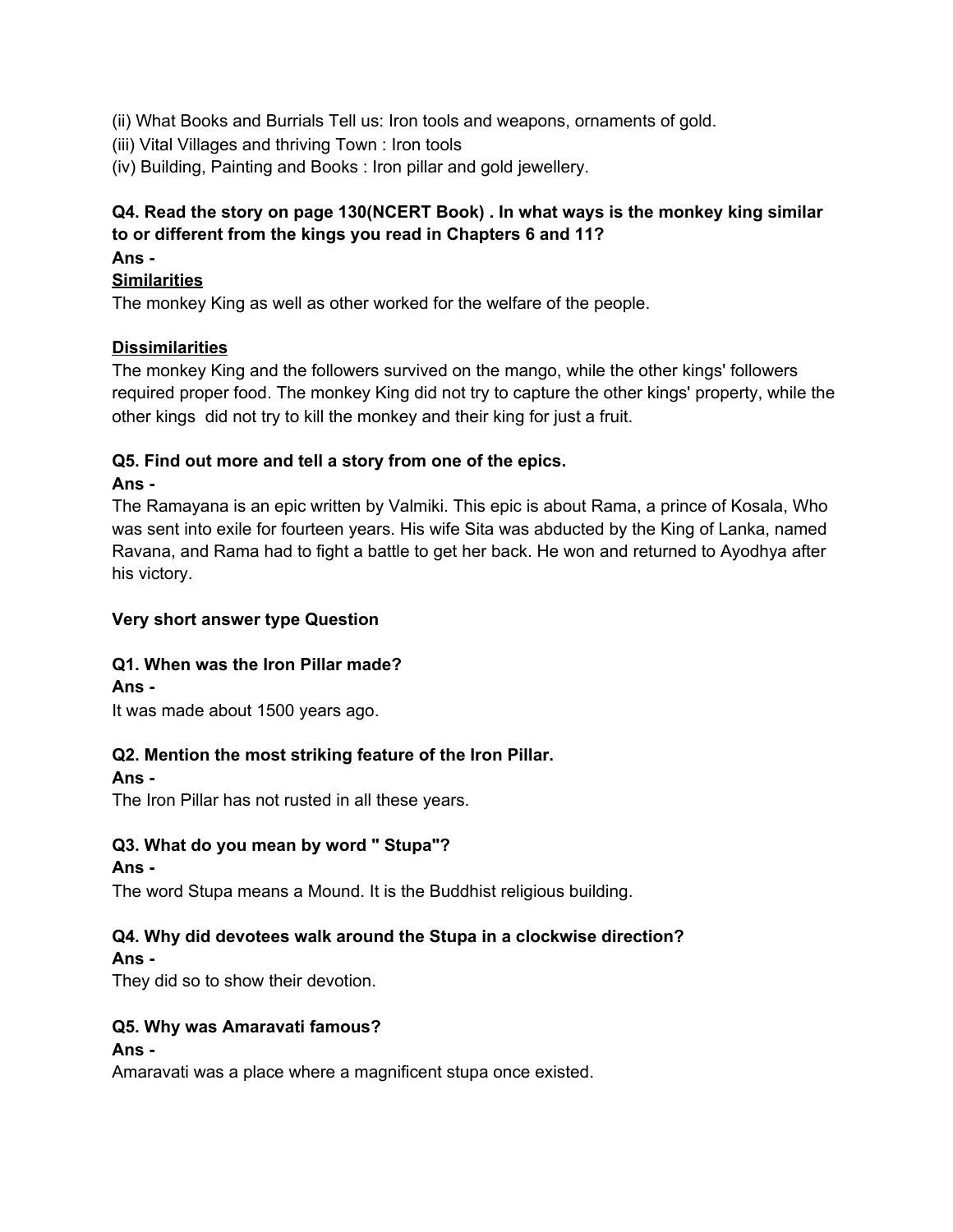# **Q6. Name the deities worshiped in the earliest Hindu temples.**

**Ans -**

Shiva, Vishnu, Durga, Lakshmi

# **Q7. What was the Garbhagriha?**

#### **Ans -**

It was a place in the temple. Where statues were placed and religious rituals were performed.

# **Q8. Why was the Garbhagriha so important?**

#### **Ans -**

The image of the chief deity was placed in the Garbhagriha. Also, the priests performed religious rituals here.

# **Q9. What was the Skhara?**

#### **Ans -**

It was a tower built on the top of the Garbhagriha to make this as a sacred place.

# **Q10. What do you know about the monolithm temples at Mahabalipuram?**

# **Ans -**

Each of these temple was carved out of a huge, single peace of stone.

# **Q11. Why did only kings and queens decide to build stupas and temples?**

# **Ans -**

Building Stupas and temples was an expensive affair. Ordinary people could not built it.

# **Q12. How were the gifts brought by the devotees used?**

# **Ans -**

The gifts brought by the devotees were used to decorate stupas and temples.

# **Q13. How were paintings done in the dark caves?**

# **Ans -**

The caves were dark. Therefore paintings were done there in the torchlight.

# **Q14. What are epics?**

**Ans -**

Epics are long compositions about the heroic deeds of men and women. They include stories about gods as well.

Examples - The Mahabharat, The Ramayan.

# **Q15. Which gods and goddesses where mention in the stories of the Puranas?**

# **Ans -**

Vishnu, Durga, Shiva, Parvati

# **Q16. How were the Purans different from the Vedas?**